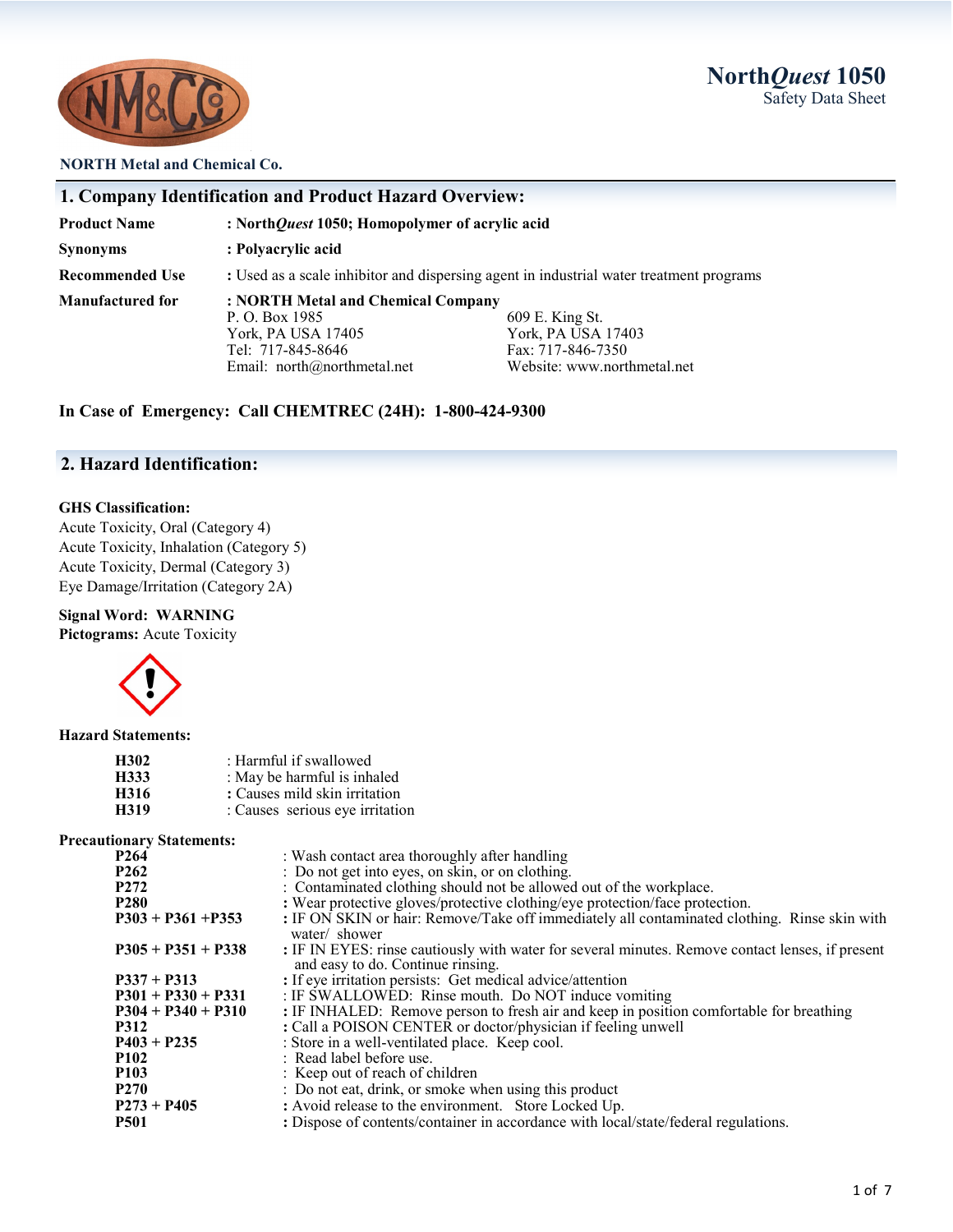### **3. Composition/Information on Ingredient:**

**Chemical Family :** Acrylic Homopolymer

**Chemical Name : North***Quest* **1050;** 2-Propenoic acid, homopolymer, sodium salt

**Chemical Formula :** Not applicable

| Substance:                                 | <b>CAS Number:</b> | Hazard        | Compo. $(\% )$ |
|--------------------------------------------|--------------------|---------------|----------------|
| 2-Propenoic acid, homopolymer, sodium salt | $9003 - 01 - 4$    | See section 2 | Proprietary    |
| Water                                      | 7732-18-5          |               | Proprietary    |

### **4. First Aid Measures:**

**General Advice:** Consult a physician. Show this safety data sheet to the doctor in attendance. Move out of dangerous area.

**Eyes:** Flush skin with running water for at least fifteen minutes. Remove any contact lenses. Get medical aid/attention immediately. Continue to rinse eyes during transport to the hospital.

**Skin:** Remove contaminated clothing. Wash skin with plenty of running water and soap. Take victim immediately to the hospital. Consult a physician.

**Ingestion:** If the product is swallowed, first rinse mouth. Give small amount of water to drink. Call doctor/physician/poison center immediately. Do not induce vomiting. Never give anything by mouth to an unconscious person. If a person vomits, place him/her in recovery position so the vomit does not enter lungs.

**Inhalation:** If safe to do so**,** remove individual from further exposure. Keep warm and at rest. If breathing has ceased, give artificial respiration. Do not give mouth to mouth resuscitation. Get medical attention/consult a physician immediately.

**Note to Physician:** Treat symptomatically.

**PPE for first responders:** Gloves and safety goggles are highly recommended.

| <b>5. Fire Fighting Measures:</b> |                                                                                                                   |  |
|-----------------------------------|-------------------------------------------------------------------------------------------------------------------|--|
| Flash Point $(^{\circ}C)$         | $: >200^{\circ}$ F                                                                                                |  |
| <b>Flammable Limits</b>           | : Not flammable                                                                                                   |  |
| <b>Auto ignition Temp.</b>        | : Not applicable.                                                                                                 |  |
| <b>Decomposition Temp.</b>        | : No data available.                                                                                              |  |
| <b>General Hazard</b>             | : Evacuate personnel downwind in-order to avoid inhalation of irritating and/or harmful fumes and<br>smoke.       |  |
| <b>Extinguishing Media</b>        | : Water spray, chemical-type foam, carbon dioxide. Appropriate for the surrounding area. Do not use<br>water jet. |  |

**Hazardous Decomposition Products:** Oxides of carbon may be evolved during fires.

**Fire Fighting Procedures:** This product is a non-flammable substance. However, hazardous decomposition and combustion products such as carbon and sulfur oxides can be formed if product is burning. Material can splatter above 100C/212F.Cool exposed containers with water Spray to prevent over heating.

**Fire Fighting Equipment:** Respiratory and eye protection are required for fire fighting personnel. Full protective equipment (bunker gear) and self-contained breathing apparatus (SCBA) should be used for all indoor fires and any significant outdoor fires. Evacuate area and fight fire from safe distance or a protected location. Move fire-exposed containers, if allowable without sacrificing the safety of others and firefighters. If possible without risk, firefighters should control run-off water to prevent environmental contamination.

**Sensitivity to Static Discharge :** Not sensitive. **Sensitivity to Mechanical Impact :** Not sensitive.



# **North***Quest* 1050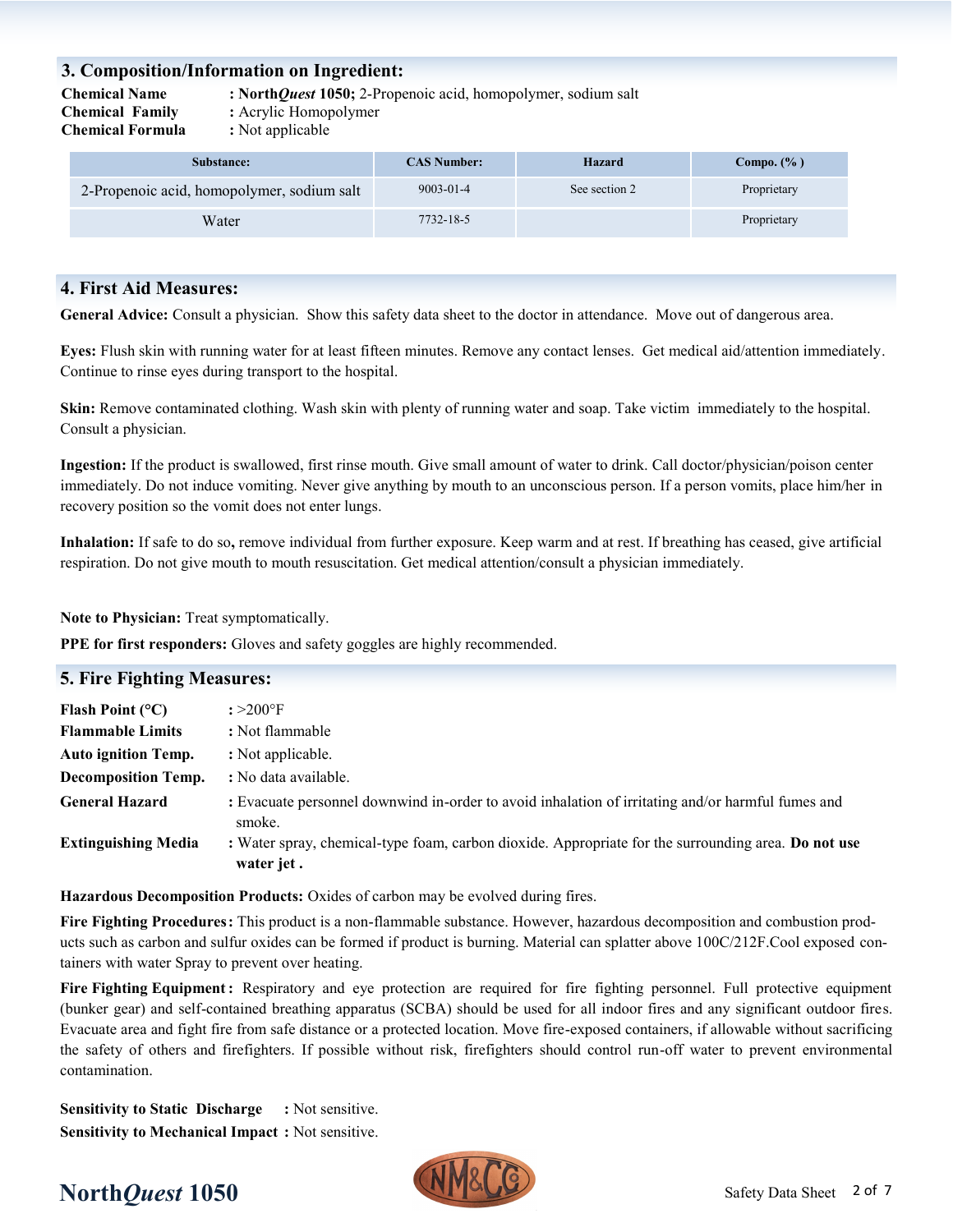### **6. Accidental Release Measures:**

### **Protective Gear for Personnel:**

**For Small Spill:** Safety glasses or chemical splash goggles, chemically resistant gloves (rubber/latex), chemically resistant boots, and any appropriate body protection to minimize direct contact to the skin.

**For Large Spill:** Triple gloves (rubber and nitrile over latex), chemical resistant suit, boots, hard hat, full face mask/an air purifying respirator (NIOSH approved). Self contained breathing apparatus must be worn in situations where fumigant gas generation and low oxygen levels are a consequence of contamination from the leak.

### **Spill Clean-up Procedures:**

- **For Small Spill:** In the event of a small spill, the leak should be contained with an absorbent pad and placed in a properly labeled waste disposal container immediately. Clean the spill area with water. Do not let chemical/waste enter the environment
- **For Large Spill:** In the event of a large spill, contain the spill immediately and dispose according to state, federal, and local hazardous waste regulation. Do not let chemical/waste enter the environment.

### **Environmental Precaution:**

**Water spill:** use appropriate containment to avoid run off or release to sewer or other waterways. Land spill: use appropriate containment to avoid run off or release to ground. **General precaution:** remove containers of strong acid and alkali from the release area.

**Release Notes:** If spill could potentially enter any waterway, including intermittent dry creeks, contact local authorities.

### **7. Handling and Storage:**

**Handling:** Avoid contact with eyes, skin, and clothing. Use appropriate personal protective equipment as specified in Section 8. Handle in a well-ventilated area. Handle in a manner consistent with good industrial/manufacturing techniques and practices. Wash hands thoroughly with soap and water after use. Remove contaminated clothing and protective equipment before entering eating areas. Keep away from sources of ignition. Do not expose containers to open flame, excessive heat, or direct sunlight. Wash clothing before reuse and decontaminate or discard contaminated shoes.

**Storage:** Store in a cool, dry well-ventilated area. Keep containers closed when not in use. Keep product isolated from incompatible materials/conditions such as freezing temperatures. Empty containers retain vapor and material residue. Observe all recommended safety precautions until container is cleaned, reconditioned or destroyed. Recommended storage temperature is below 35°C (95°F).

### **8. Exposure Controls and Personal Protection:**

**Engineering Controls:** Use appropriate engineering controls to avoid contact with skin, eyes, and clothing. Wash hands before breaks and immediately after handling the product.

### **Personal Protective Equipment:**

**Eyes and face:** Tightly fitting safety goggles. Face shield (8-inch minimum). Use equipment for eye protection tested and approved under appropriate government standards such as NIOSH.

**Skin:** Avoid direct contact with skin. Wear rubber gloves, apron, boots or whole bodysuit when handling this product.

**Respiratory:** Avoid breathing vapors or mist. Where risk assessment shows air-purifying respirators are appropriate, use full-face respirator with multi-purpose combination respirator cartridges as a back up to engineering controls. If the respirator is the sole means of protection, use a full-face supplied air respirator. Use respirators and components tested and approved under appropriate government standards such as NIOSH.

**Work Hygienic Practices:** Facilities storing or using this material should be equipped with emergency eyewash, and a safety shower. Good personal hygiene practices should always be followed.

**Control of Environmental Exposure**: Prevent further leakage or spillage if safe to do so. Do not let product enter drains. Discharge into the environment must be avoided.



# **North***Quest* 1050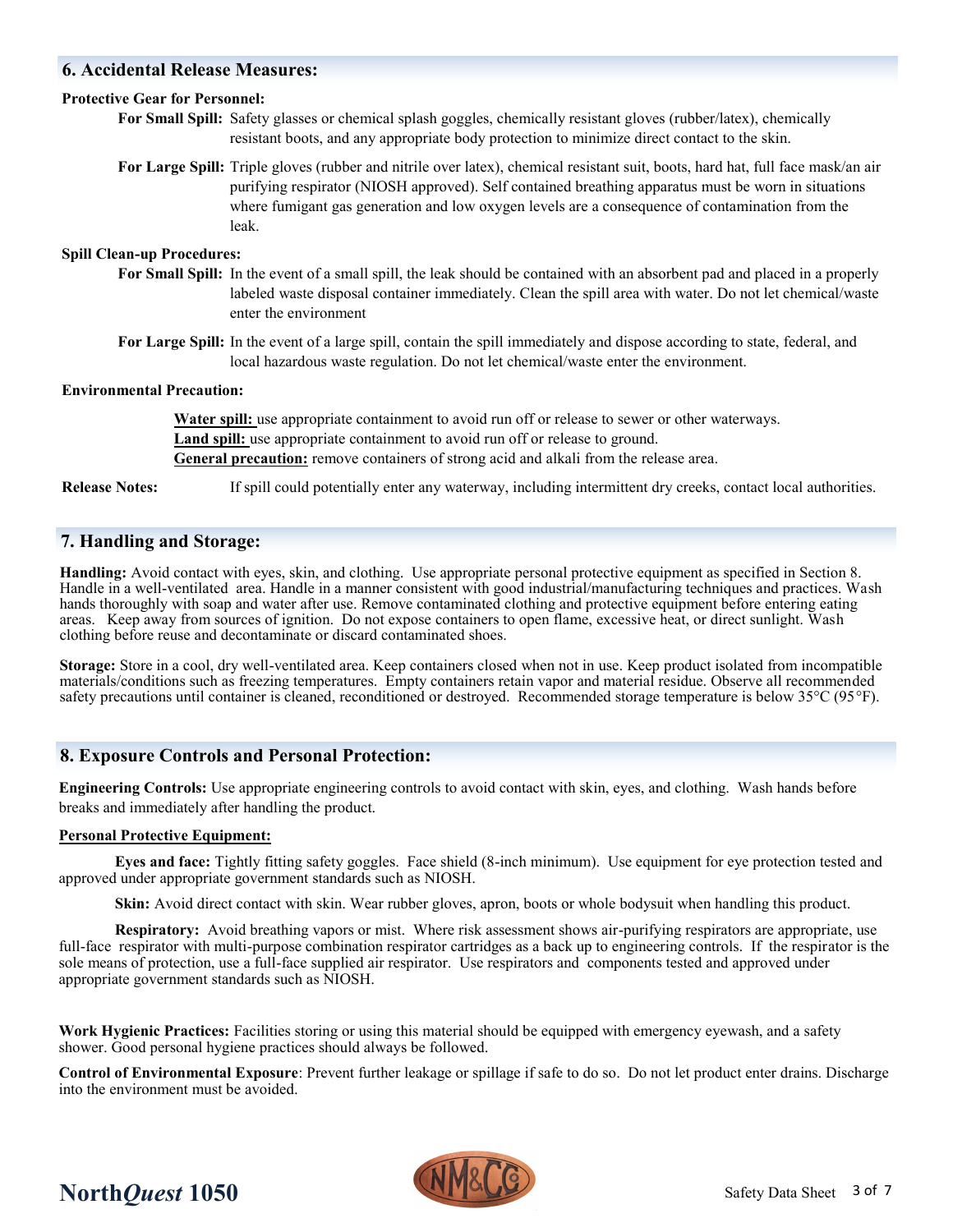## **8. Exposure Controls and Personal Protection:**

**Exposure Limits:**

|                       | Component:                  |                                      | <b>OSHA STEL</b> | <b>OSHA PEL</b>              | <b>ACGIHTLV</b> | <b>ACGIH STEL</b>   |  |
|-----------------------|-----------------------------|--------------------------------------|------------------|------------------------------|-----------------|---------------------|--|
|                       | Polyacrylic Acid 50% Liquid |                                      | N/A              | N/A                          | N/A             | N/A                 |  |
|                       |                             |                                      |                  |                              |                 |                     |  |
|                       |                             | 9. Chemical and Physical Properties: |                  |                              |                 |                     |  |
| Appearance            |                             | : Liquid                             |                  | <b>Decomposition Temp.</b>   |                 | : No data available |  |
| Odor                  |                             | : Acrid                              |                  | <b>Evaporation Rate</b>      |                 | : Not available     |  |
| <b>Odor threshold</b> |                             | : Not available                      |                  | <b>Flammability</b>          |                 | : Not flammable     |  |
| Color                 |                             | : Colorless to slight yellow         |                  | <b>Upper Explosive Limit</b> |                 | : Not available     |  |
|                       | pH (1% Solution)            | $: 3.2 - 4.5$                        |                  | <b>Vapor Pressure</b>        |                 | : Not available     |  |
| <b>Melting Point</b>  |                             | : $>$ -5 $^{\circ}$ C                |                  | <b>Vapor Density</b>         |                 | : No data available |  |
| <b>Freezing Point</b> |                             | $: < -5$ °C                          |                  | <b>Specific Gravity</b>      |                 | $: 1.200 - 1.250$   |  |
| <b>Boiling Range</b>  |                             | $: >212$ °F                          |                  | <b>Solubility</b>            |                 | : Soluble in water  |  |
| <b>Flash Point</b>    |                             | $: >200^{\circ}$ F                   |                  | <b>Molecular Weight</b>      |                 | :4500               |  |
|                       | <b>Viscosity (mPa.s)</b>    | $: 400 - 800$ cps                    |                  |                              |                 |                     |  |

# **10. Stability and Reactivity:**

| <b>Stability</b>           | : The product is stable under normal ambient conditions of temperature and pressure.                      |
|----------------------------|-----------------------------------------------------------------------------------------------------------|
| Polymerization             | : Polymerization will not occur                                                                           |
| <b>Materials to Avoid</b>  | : Strong oxidizing agents may cause exothermic reaction                                                   |
| <b>Hazardous</b>           | <b>Decomposition Products</b> : Thermal decomposition may produce carbon oxides and other toxic compounds |
|                            | <b>Incompatible Materials</b> : There are no known materials which are incompatible with this product     |
| <b>Conditions to Avoid</b> | : Oxidation promoting conditions (Heat, Sunlight, and Air)                                                |

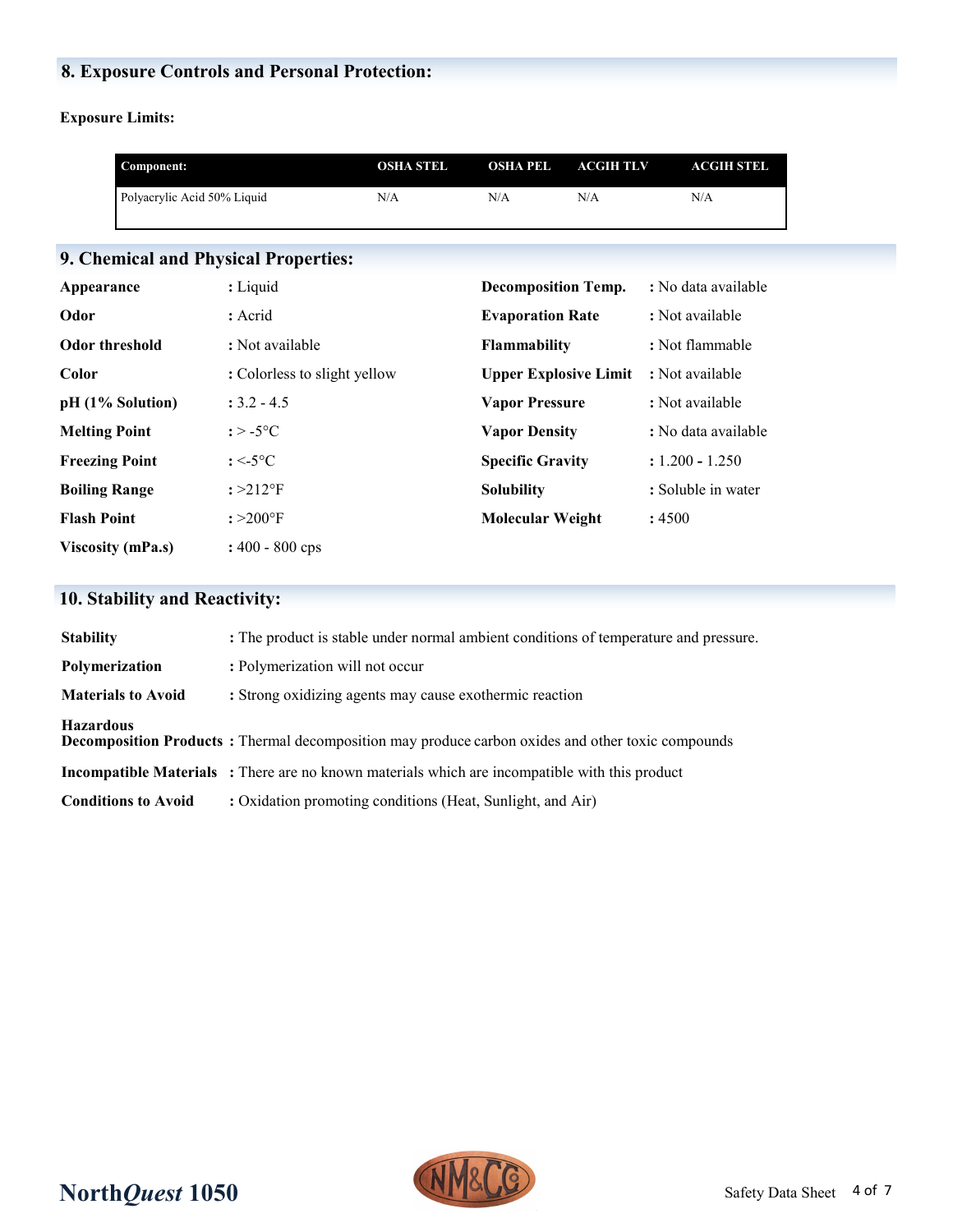### **11. Toxicological Information:**

| <b>Acute Toxicity:</b> |                                    |
|------------------------|------------------------------------|
| Oral $LD_{50}$         | $\frac{1}{2}$ > 40,000 mg/kg (Rat) |
| Dermal $LD_{50}$       | : No data available                |
| Inhalation $LD_{50}$   | : No data available                |
| Corrosion/Irritation:  |                                    |
| Skin                   | : No data available                |
| Eyes                   | : No data available                |
| <b>Sensitization:</b>  |                                    |
| Respiratory            | : No data available.               |
| Skin                   | : No data available.               |
|                        |                                    |

### **Carcinogenicity:**

**IARC:** No component of this product present at levels greater than or equal to 0.1% is identified as probable, possible, or confirmed human carcinogen by IARC.

**ACGIH:** No component of this product present at levels greater than or equal to 0.1% is identified as probable, possible, or confirmed human carcinogen by ACGIH.

**NTP:** No component of this product present at levels greater than or equal to 0.1% is identified as probable, possible, or confirmed human carcinogen by NTP.

**OSHA:** No component of this product present at levels greater than or equal to 0.1% is identified as probable, possible, or confirmed human carcinogen by OSHA.

| Mutagenicity                | : No data available. |
|-----------------------------|----------------------|
| <b>Reproductive Effects</b> | : No data available. |
| <b>Teratogenic Effects</b>  | : No data available. |
| <b>Routes of Exposure</b>   | : Skin, Inhalation.  |
| <b>Target Organs</b>        | : Respiratory system |
|                             |                      |

#### **Long Term Exposure Health Effects:**

| Eves        | : Can cause severe irritation to the eyes if exposure if prolonged.                          |
|-------------|----------------------------------------------------------------------------------------------|
| <b>Skin</b> | : Can cause significant irritation if exposure is prolonged.                                 |
| Inhalation  | : Minimal respiratory tract irritation may occur with exposure to a large amount of material |
| Ingestion   | : Aspiration hazard: Harmful or fatal if swallowed                                           |

### **12. Ecological Information:**

| All work practices must be aimed at eliminating environmental contamination.   |                                                                                                  |  |
|--------------------------------------------------------------------------------|--------------------------------------------------------------------------------------------------|--|
| Biodegradability:                                                              | No data available.                                                                               |  |
| <b>Bioaccumulative Potential:</b>                                              | No data available.                                                                               |  |
| <b>Terrestrial Ecotoxicity:</b><br>volumes are released into the environments. | This material may be harmful or fatal to contaminated plants or animals, especially if large     |  |
| <b>Aquatic Ecotoxicity:</b>                                                    | This material may be harmful or fatal to the aquatic environments if large volumes are released. |  |
| <b>Aquatic Invertebrates:</b>                                                  | No data available.                                                                               |  |
| <b>Mobility in Soil:</b>                                                       | No data available.                                                                               |  |

**Other Adverse Effects:** No data available.

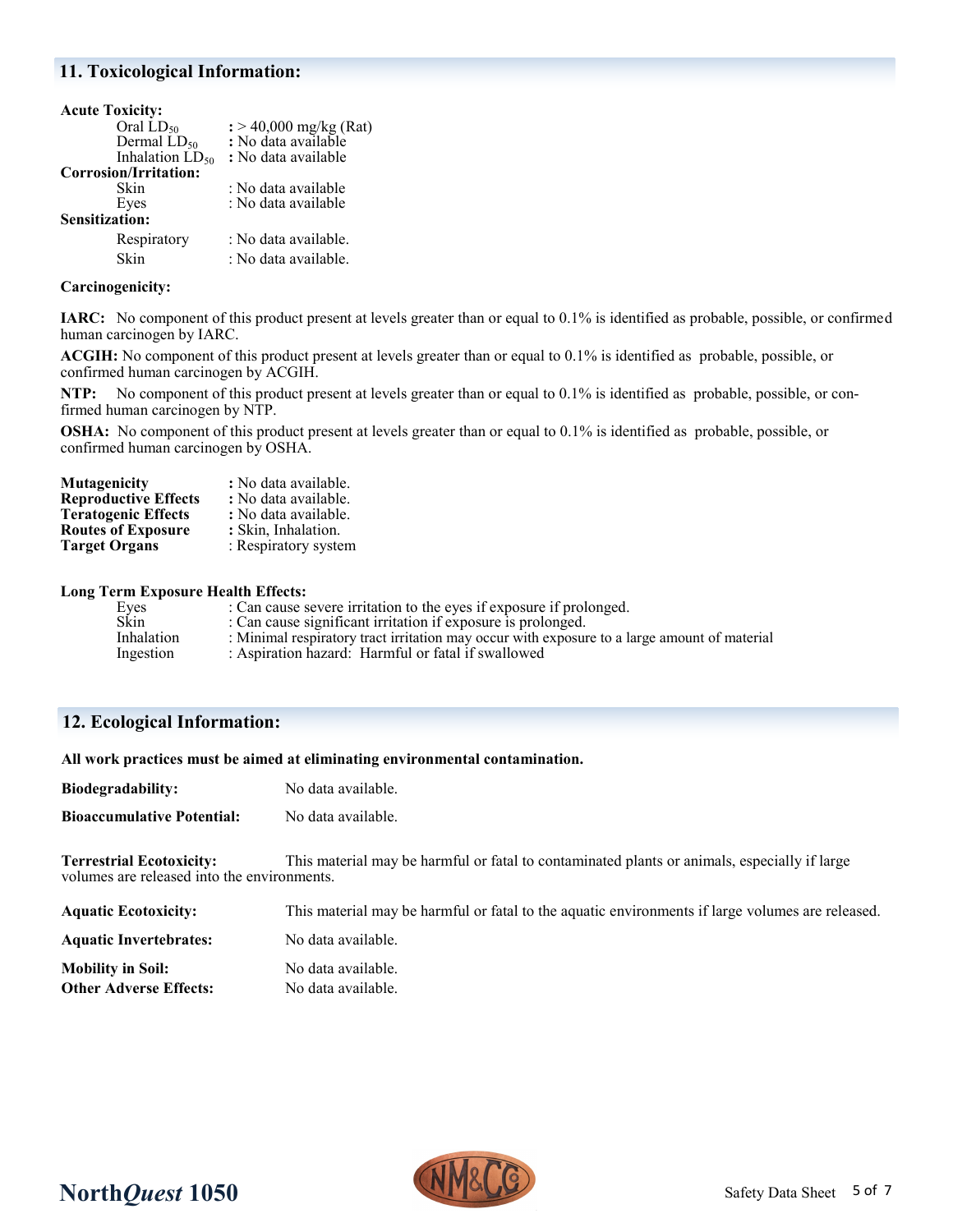| <b>13. Disposal Considerations:</b> |                                                                                                                                                                                                                                |  |
|-------------------------------------|--------------------------------------------------------------------------------------------------------------------------------------------------------------------------------------------------------------------------------|--|
| <b>Disposal Method</b>              | : Dispose of waste at an appropriate waste disposal facility according to current applicable laws and<br>regulations.                                                                                                          |  |
| <b>For Large Spills</b>             | : Contain material and call local authorities for emergency assistance.                                                                                                                                                        |  |
| <b>Product Disposal</b>             | : Dispose of at a supervised incineration facility or an appropriate waste disposal facility according to<br>current applicable local, state and federal laws, regulations and product characteristics at time of<br>disposal. |  |
| <b>Empty Container</b>              | : Contaminated container should be labeled and disposed in accordance to local, state and federal laws and<br>regulations.                                                                                                     |  |
| <b>General Comments</b>             | : Refer to section 6, accidental release measures for additional information.                                                                                                                                                  |  |

## **14. Transport Information:**

| <b>Regulatory</b><br><b>Information</b> | UN No. | <b>Proper Shipping Name</b> | <b>UN Class</b> | Packing<br>Group | <b>Labels</b> |
|-----------------------------------------|--------|-----------------------------|-----------------|------------------|---------------|
| <b>US DOT</b>                           | None   | Not Regulated               | None            |                  | None          |
| <b>IMDG</b>                             | None   | Not Regulated               | None            |                  | None          |
| <b>JATA</b>                             | None   | Not Regulated               | None            |                  | None          |

## **15. Regulatory Information:**

**U.S. Federal Regulations: Not regulated**

**TSCA Status: All components of this product are in compliance with TSCA**

**CERCLA Section 103 (40 CFR 302.4)**

**Section 311/312 Categorizations (40 CFR 370): Acute Health Hazards**

**SARA Section 313: No components of this products are listed.** 

**California Prop 65: No components listed.**

**RCRA hazardous waster no: D002**